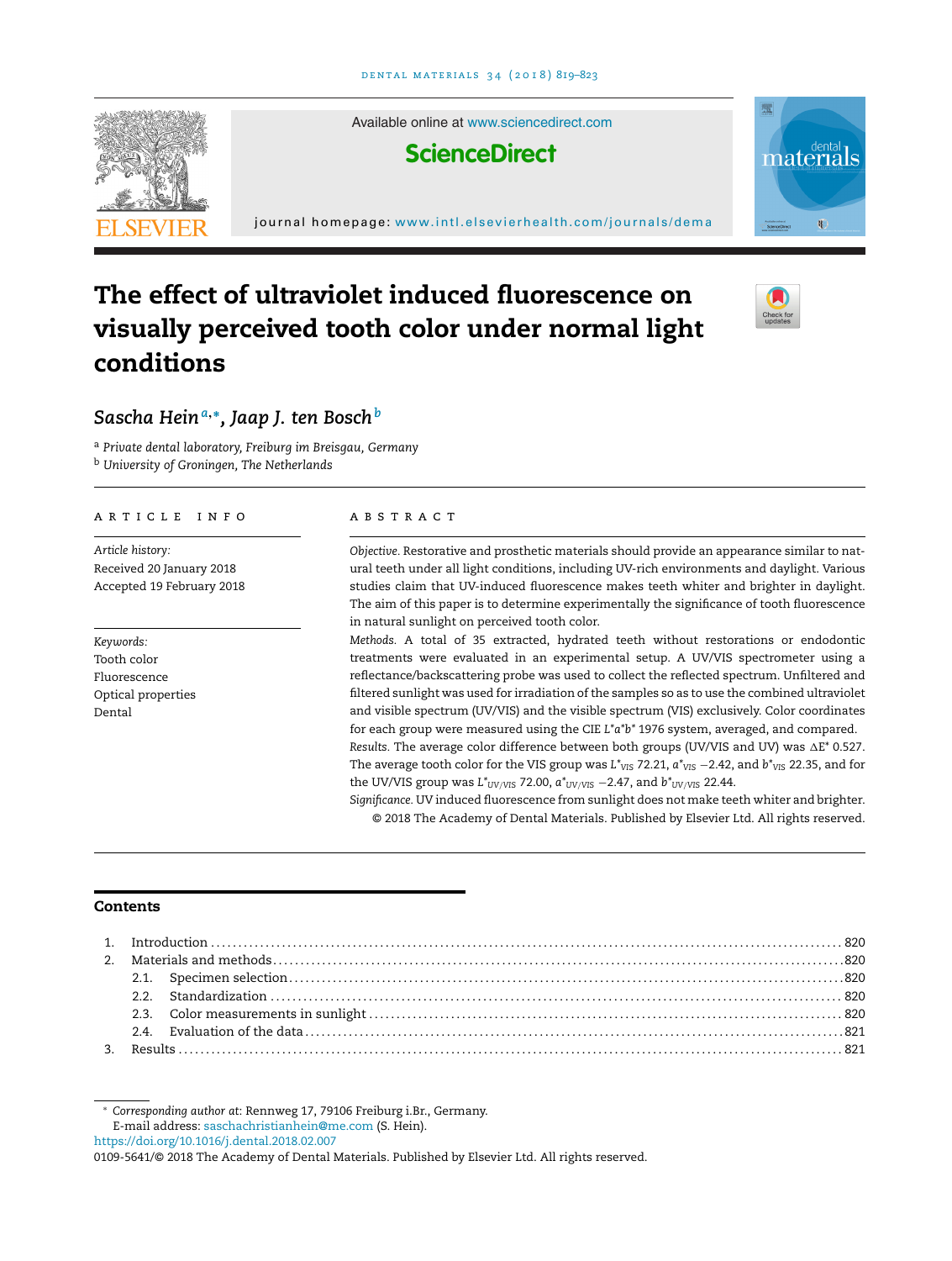# **1. Introduction**

Fluorescence, by definition, is the absorption of light by a substance and the spontaneous emission of light in a longer wavelength, within 10<sup>-8</sup> s of activation. After the absorption of a photon, an electron of the fluorophore is excited to a higher energy level. After a slight relaxation due to vibrational and rotational energy losses within the excited state, the electron falls to its ground state, thereby releasing a photon. The vibrational and rotational energy is released as heat. Thus, the photon has a slightly lower energy than that which caused the excitation [\[1\].](#page-4-0)

There are 3 types of tooth fluorescence: blue fluorescence, which is excited in the near ultraviolet (UV) region; yellow/orange fluorescence, which is excited by the blue and green wavelengths; and fluorescence in the far red and near infrared [\[2,3\].](#page-4-0) Yellow–orange fluorescence can be used for the diagnosis of dental caries  $[4]$ . Blue fluorescence, which is excited by near ultraviolet radiation, is relevant in the optical appearance of teeth. This type of fluorescence is clearly visible under illumination that is relatively rich in ultraviolet radiation. It is therefore of importance to a large part of the general public who visit environments such as nightclubs and entertainment shows [\[5\].](#page-4-0) Accordingly, because restorative and prosthetic materials should provide an appearance similar to natural teeth, the fluorescence of such materials is also very important, and consequently much research has been devoted to this field [\[1\].](#page-4-0)

There is a widespread belief that ultraviolet-induced fluorescence in daylight noticeably affects tooth color [\[6–12\].](#page-4-0) Although studies [\[1,14\]](#page-4-0) using the standard illuminants A and D65 as defined by the International Commission on Illumination (Commission Internationale de'L'eclairage, or CIE) [\[15\]](#page-4-0) did not provide evidence for an influence of fluorescence induced by daylight, such studies were only artificial as sunlight was not used.

The aim of this paper is to determine experimentally the significance of tooth fluorescence in natural sunlight on perceived tooth color.

#### **2. Materials and methods**

#### *2.1. Specimen selection*

A total of 78 extracted teeth were obtained from a private periodontal surgery in Perth, Western Australia over a period of 12months. Immediately after extraction, the teeth were stored in 10% buffered formalin. Teeth containing restorations, endodontic treatment, or having caries lesions were excluded from the study. Four intact mandibular anteriors were considered too small in size to yield accurate measurement results and were hence excluded. Thirty-five remaining teeth were included (Table 1). All suitable specimens were cleaned and stored in distilled water at 4 ◦C. The apical tips were cut off.

## *2.2. Standardization*

To allow for standardized evaluations, a small disc (WS-1-SL, Ocean Optics, Dunedin, FL, USA) made of white, non-fluorescing, and diffusely reflecting packed polytetrafluoroethylene (PTFE) was used. For precise repositioning, all samples and the holder were fixed to acrylonitrile butadiene styrene (ABS) polymer blocks (Brick  $2 \times 2$  and  $2 \times 4$ , LEGO, Enfield, CT, USA) using cyanoacrylate adhesive (Loctite Super Glue Gel, Henkel Australia, Thomastown, VIC, Australia) and cure-catalyst spray (Accelerator Spray, Zirkonzahn, Gais, Italy).

## *2.3. Color measurements in sunlight*

In order to obtain color measurements using sunlight, a custom-made box [\(Fig.](#page-2-0) 1) was built with an open top that could be completely covered with either of two filters. The bottom of the box was lined with an ABS polymer grid (Item 626, LEGO, Enfield, CT, USA). A 5.0-mm-thick sheet of clear UV-resistant polycarbonate (Sunlite, Welshpool, WA, Australia) was used as a UV-blocking filter (VIS). The other filter (UV/VIS) was a 6.0-mm-thick UV-grade fused silica window (Knights Optical, Harrietsham, Kent, UK) ([Fig.](#page-2-0) 1) that attenuates the solar spectrum in the same way, but allows passage of the ultraviolet portion of the solar spectrum ([Fig.](#page-2-0) 2).

Reflected emissions including fluorescence were collected by a reflectance/backscattering probe (EOS-676969, Ocean Optics, Dunedin, FL, USA), with a fiber thickness of 600  $\mu$ m and with an acceptance angle of 25.4◦. The other end of the probe was attached to a spectrometer (USB-650 Red Tide, Ocean Optics, Dunedin, FL, USA). The distance from the buccal/labial surface of the teeth or the reflection standard, respectively, was 10mm.

Measurements were conducted in Perth,Western Australia, under sunlight incidence of approximately 80◦ to the labial/buccal surface of the specimens between the hours of 12:00 and 13:00 when the UV levels were recorded highest during the day; UV index = 4 (100 mW/m<sup>2</sup>).

Each tooth was measured with the box covered with the UV-blocking lid and immediately thereafter with the UVtransmitting lid. To detect malfunctions, the instrument was

| Table 1 - A total of 35 teeth were used for the experiment. |                                   |                     |                      |                        |                         |                      |  |  |  |
|-------------------------------------------------------------|-----------------------------------|---------------------|----------------------|------------------------|-------------------------|----------------------|--|--|--|
| Maxillary<br>centrals                                       | Mandibular<br>centrals & laterals | Maxillary<br>molars | Mandibular<br>molars | Maxillary<br>premolars | Mandibular<br>premolars | Maxillary<br>canines |  |  |  |
|                                                             |                                   |                     |                      |                        |                         |                      |  |  |  |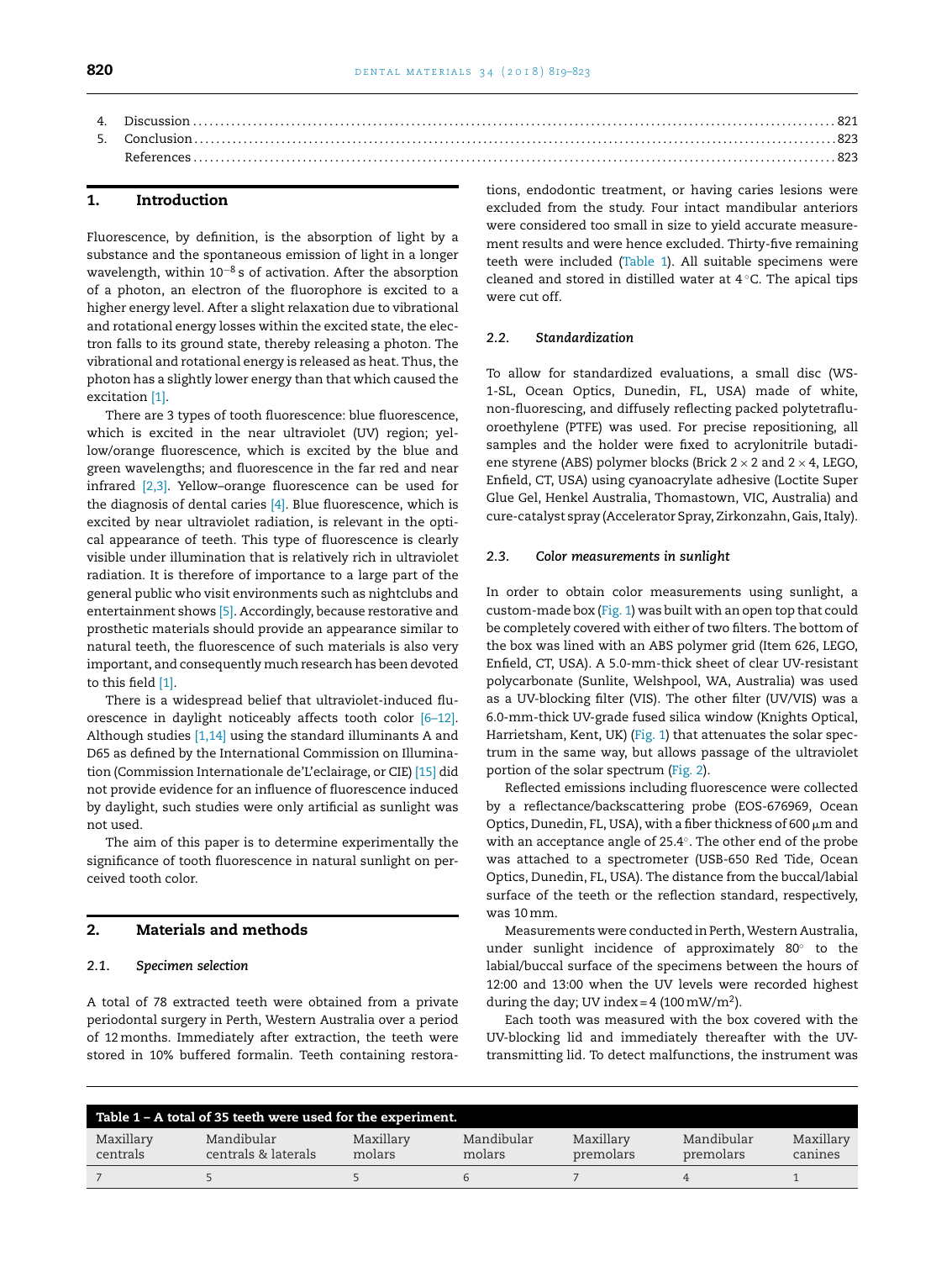<span id="page-2-0"></span>

Fig. 1 - Setting of the experiment where sunlight was used to measure tooth color using a spectophotometer and two **interchangeable filters.**

calibrated with the white calibration standard before each of the 2 measurements of each tooth. If measured L\*a\*b\* values of the white standard differed between measurements, due to sudden changes in solar intensity, the measurement cycle was aborted and repeated after a short waiting period. This was necessary in three cases. Each value obtained by the spectrometer was an automatic average of three measurements taken. The teeth were kept hydrated until they were placed in front of the reflectance probe. Measurements of each tooth were carried out rapidly (<1min) to prevent dehydration.

#### *2.4. Evaluation of the data*

For each tooth, ∆E\* was calculated from  $L^*_{\ \ UV/VIS} - L^*_{\ \ VIS}$ ,  $a^*$ <sub>UV/VIS</sub> −  $a^*$ <sub>VIS</sub>, and  $b^*$ <sub>UV/VIS</sub> −  $b^*$ <sub>VIS</sub>, as described in the CIE pre-





scriptions [\[15\]:](#page-4-0)

$$
\Delta E * = \text{sqrt}[(L * \text{uv/vrs} - L * \text{vrs})^2 + (a * \text{uv/vrs} - a * \text{vrs})^2
$$

$$
+ (b * \text{uv/vrs} - b * \text{vrs})^2].
$$

The average, standard deviation, and standard error of the mean of all 35 teeth were analyzed.

## **3. Results**

The color differences  $\Delta \text{E}^*$  between the UV/VIS and VIS illumination for each tooth were averaged over all 35 teeth, resulting in an average of  $\Delta \text{E}^*$ =0.527. The standard deviation SD and standard error (SEM = SD/36) of these  $\Delta E^*$  values are shown in the second column of [Table](#page-3-0) 2. To provide further information, [Table](#page-3-0) 2 also presents the average tooth color coordinates for each illumination together with the respective values of the SD and SEM. The differences in *L\**, *a\**, and *b\** values for each tooth between UV/VIS and VIS illumination are not shown in the table. Instead, the values of these differences (using *b\**/10 rather than *b\**) are categorized in classes of width 0.2 and the number of teeth is counted in each category. The result is shown in [Fig.](#page-3-0) 3.

# **4. Discussion**

Tooth fluorescence is a relevant optical feature of natural teeth. As such, restorative materials should emulate it as faithfully as possible by providing fluorescence in adequate intensity. The distance metric between two colors has been defined as  $\Delta E^*$  by the CIE [\[15\].](#page-4-0) Based on experimentation, a value of  $\Delta E^*$  = 1.0 has often been mentioned as the limit for the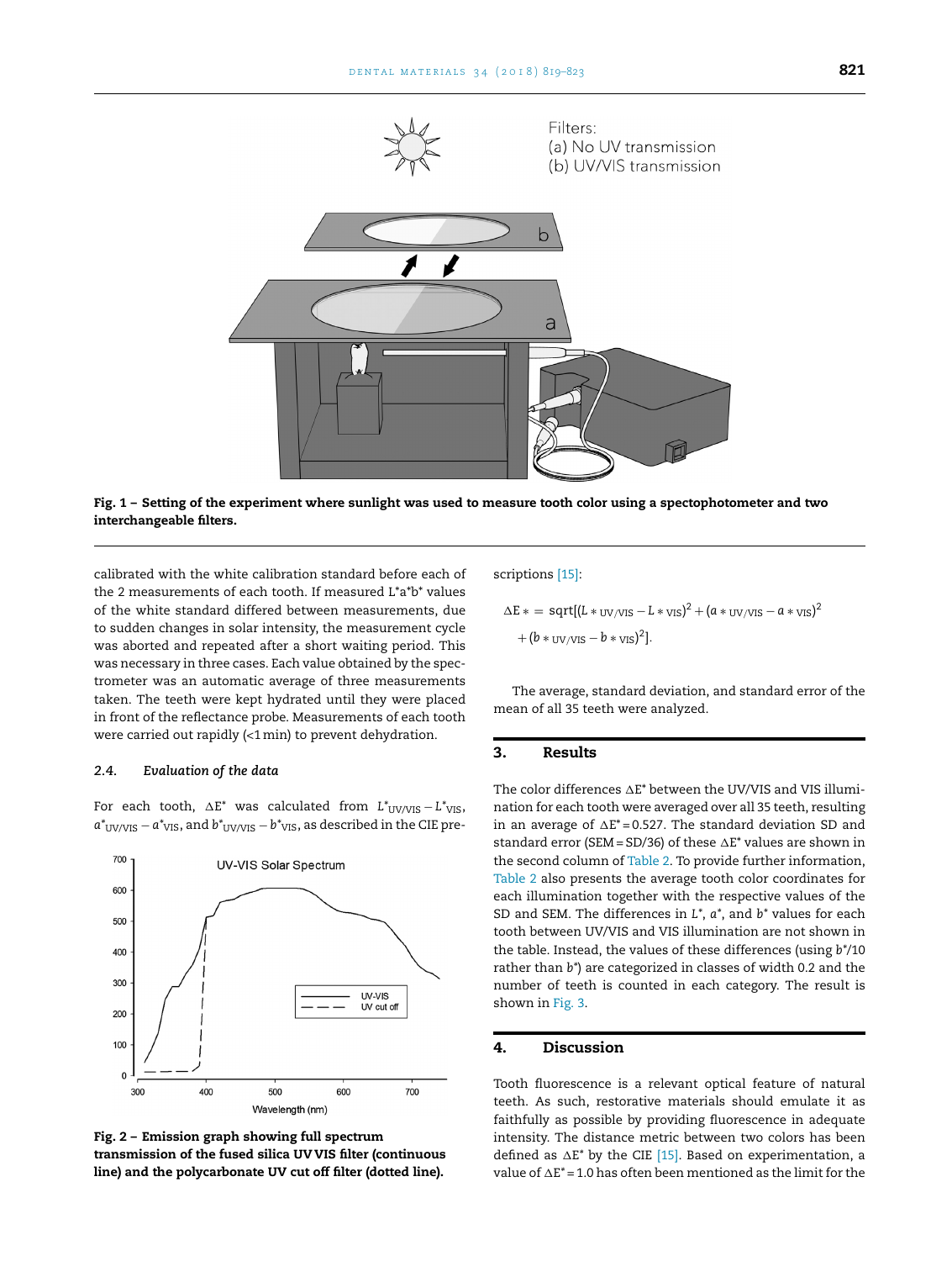<span id="page-3-0"></span>Table 2 - Average, standard deviation and standard error of the mean, as well as the same three quantities of the **calculated** -**E\*-values between the two situations of illumination.**

|            | $\Delta E^*$ | $-$ vis | $a$ vis | $\overline{v}$ vis | $L$ UV/vis | a UV/vis | $b^*$ UV/vis |
|------------|--------------|---------|---------|--------------------|------------|----------|--------------|
| Average    | 0.527        | 72.21   | $-2.42$ | 22.35              | 72.00      | $-2.47$  | 22.44        |
| <b>SD</b>  | 0.200        | 5.88    | 2.55    | 9.20               | 5.82       | 2.57     | 9.24         |
| <b>SEM</b> | 0.035        | 1.01    | 0.44    | 1.58               | 1.00       | 0.44     | 1.58         |



visually perceivable color metric [\[16\].](#page-4-0) In this study, the average tooth color metric as a function of the inclusion and exclusion of the UV spectrum of sunlight was found to be  $\Delta \text{E}^*$  = 0.53, which is below the value of 1.0. Only two of the 35 teeth had a -E*\** value of 1.0. In general, the distributions in Fig. 3 show no evidence of any systematic effects in color between the two situations of illumination.

Our study may be compared to two other studies in which no true sunlight was used, but the UV-containing Illuminant D65 or a good simulation thereof. Ten Bosch and Coops compared the colors of 102 teeth under two light sources consecutively, one being a simulated Illuminant D65, the other being an Illuminant A, and concluded that fluorescence plays no role in tooth color [\[14\].](#page-4-0) Lee [\[1\]](#page-4-0) described a study in which Illuminant D65 was used with and without a UV-filter and presented different spectra and  $\Delta \texttt{E}^*$  values for dentine and several restorative materials. The comparison revealed that -E*\** is of the order of 0.3 for dentine.

Quantum yield  $(\Phi f)$  is the direct measure of the efficiency of the conversion of absorbed light into emitted light, which in the case of tooth fluorescence is likely to be too weak to play a visually noticeable role in the color-determining process.

The story of tooth fluorescence in the field of esthetic/cosmetic dentistry is interesting. Despite a lack of evidence, there appears to be a persistent belief that the visually perceivable effects of tooth fluorescence are not merely limited to UV-rich environments, but extend to all light conditions, including daylight. Some authors have reported that the many practical applications of fluorescence in restorative dentistry apparently include blocking out dark stump shades, increasing the value of restorations through

luminescence, and minimizing metameric effects between natural tooth structure and restorative materials under various light conditions [\[17,18\].](#page-4-0)

In the literature prior to 1990, the topic of fluorescence and its relevance for dental esthetics received relatively little attention. Authors of this period were also considerably more careful to distinguish between the effects of tooth fluorescence in UV-rich environments and normal light conditions [\[19,20\].](#page-4-0) This seems to have changed in 1993 when Monsénégo et al. suggested that tooth fluorescence makes teeth whiter and brighter in daylight [\[13\]](#page-4-0) without offering evidence in support of this claim. Subsequently, a type of "fluorescence myth" was established and perpetuated by subsequent authors. Fluorescence began to be perceived as an important requirement for successful esthetic integration of direct and indirect restorations under all light conditions [\[21,22\].](#page-4-0) The resulting fashion trend did not go unnoticed by manufacturers who gradually adopted the new paradigm. A recent study by Meller et al. [\[23\]](#page-4-0) showed that the fluorescence of the majority of tested direct composites noticeably exceeded the fluorescence emission of natural dentine. For one particular product, the measured emission was 4 times stronger than the natural fluorescence threshold for human dentine.

The result of our study may contradict everyday empirical observation, because many restorative materials, including glass ceramics that are labeled as fluorescent by the manufacturers, usually exhibit a vivid bright appearance under normal light conditions. When two variables are found to be correlated, it is tempting to assume that one variable causes the other. This fallacy is known as "*post hoc ergo propter hoc*", or simply "correlation proves causation." It is likely that such